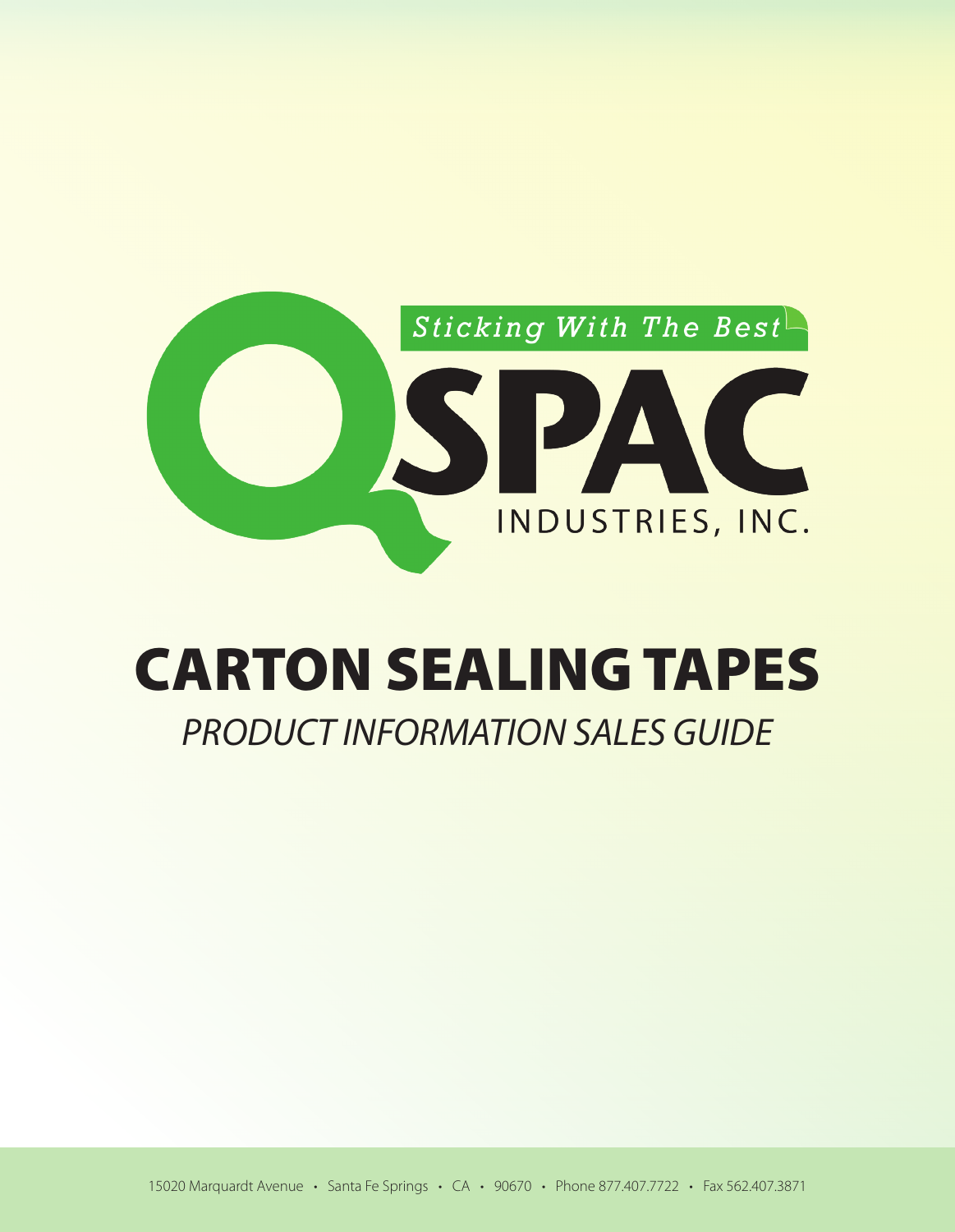# PRESSURE SENSITIVE TAPE



# *Four Types of Adhesive*

- *• Water-Based Acrylic*
- *• Solvent-Based Acrylic*
- *• Hot Melt (Synthetic Rubber)*
- *• Natural Rubber*

# *Three Types of Film*

- *• Polypropylene*
- *• PVC*
- *• Polyester*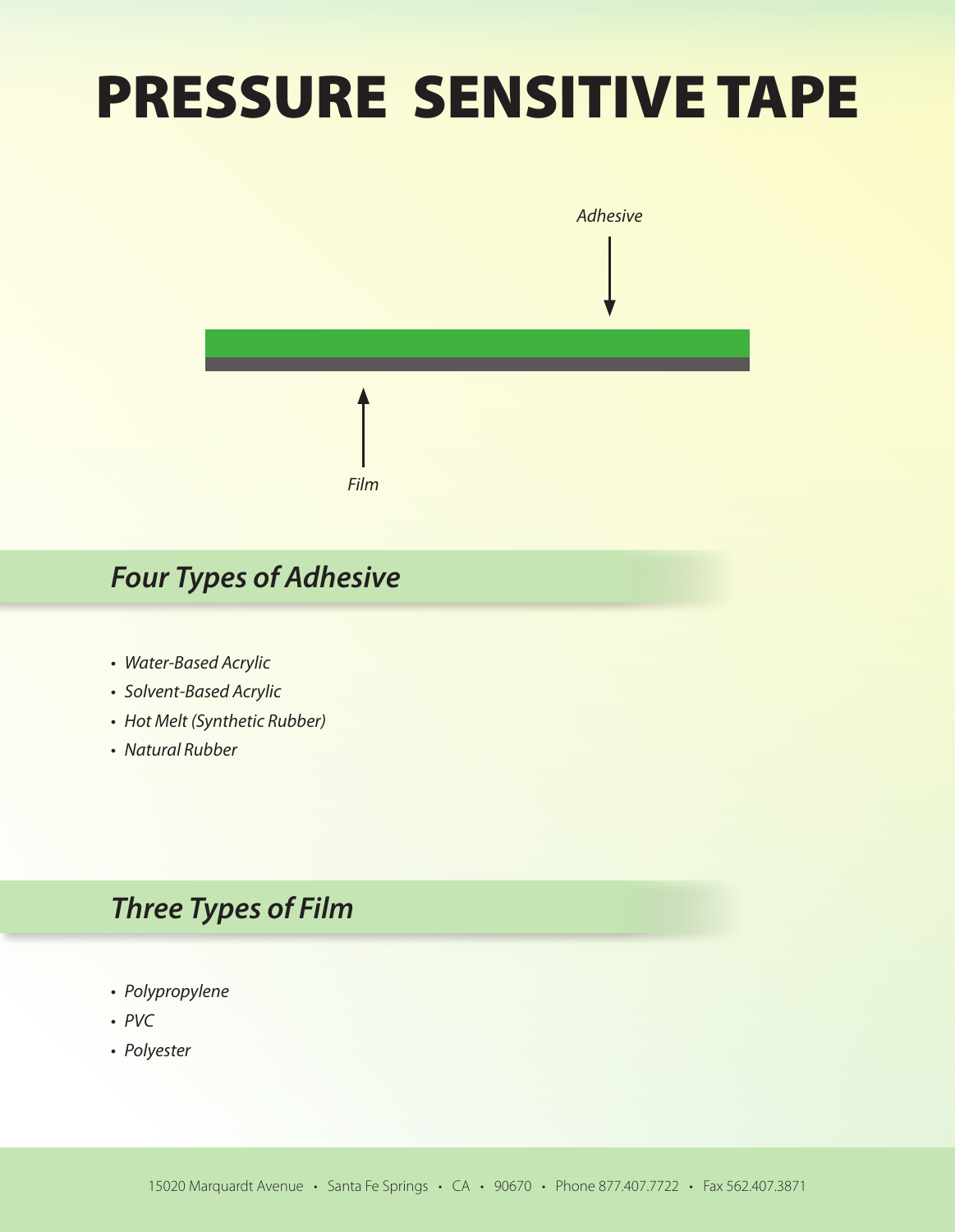# ADHESIVE IDENTIFICATIONS

## *Water-Based Acrylic*

- *• Clarity*
- *• Adhesive to Adhesive Test*
- *• Firm release*
- *• Sweet Smell (normally)*

# *Solvent-Based Acrylic*

- *• Clarity*
- *• Adhesive to Adhesive Test*
- *• Firm release*
- *• Strong acid smell*

# *Hot Melt*

- *• Easier release*
- *• Adhesive to Adhesive Test*
- *• Burnt smell*

# *Natural Rubber*

- *• Brown Tinted Color for clear*
- *• Easier release*
- *• Smells Like Rosin*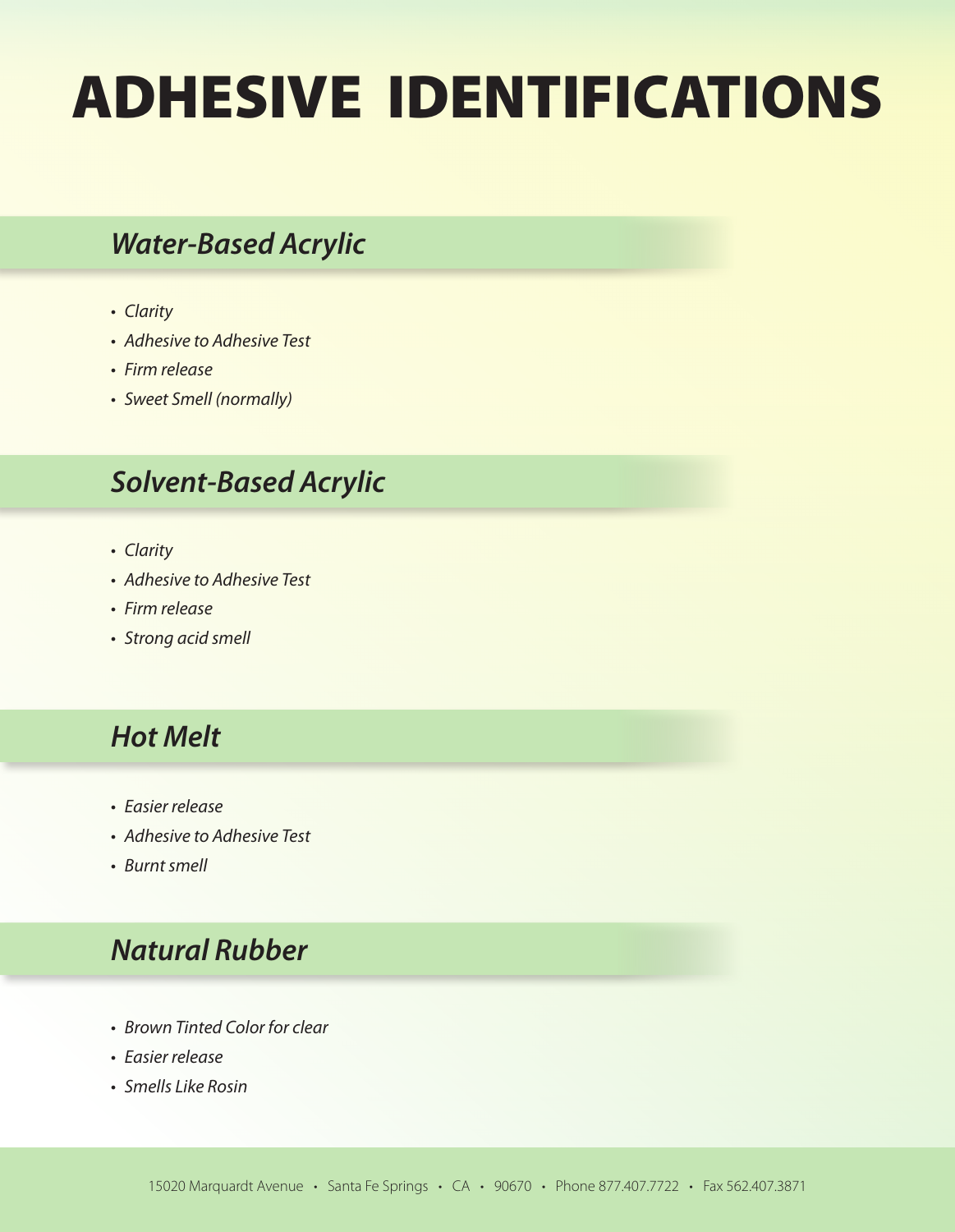

# *Polypropylene*

- *• Most commonly used film for carton sealing tapes*
- *• Lower manufacturing costs*
- *• High elongation*
- *• Used with all types of adhesives*

### *U PVC*

- *• Minimal elongation*
- *• Natural Rubber adhesive only*
- *• Mid-priced*
- *• Hard release*

# *Polyester*

- *• Expensive*
- *• Moderate elongation*
- *• Excellent for heavy duty applications*
- *• Higher tensile strength*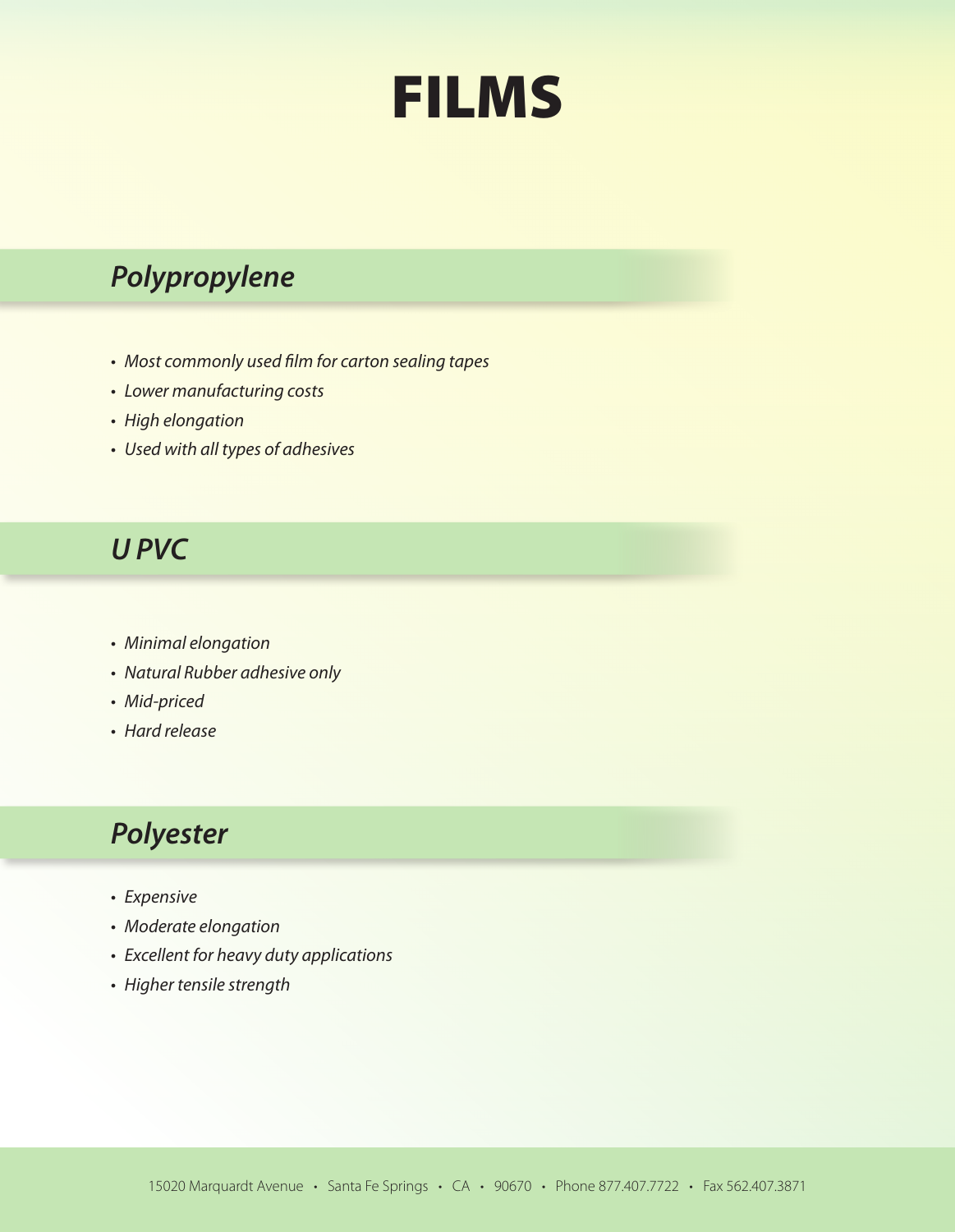# TAPE THICKNESS

# *1.6 Mil*

- *• Economical*
- *• Light-duty*
- *• Normally available in Acrylic & Hot Melt • Normally found in Acrylic &*

### *2.0 Mil*

- *Natural Rubber tapes*
- *• General purpose carton sealing tape*
- *• Stronger and more aggressive than 1.8 Mil tape*

# *1.7 Mil*

- *• Normally found in Acrylic tape*
- *• Light-duty carton sealing tape*

*• Normally same adhesive coating weight as 1.8 mil but thinner film*

# *2.6 Mil*

- *• Heavy duty carton sealing tape*
- *• Normally found in Acrylic & Hot Melt adhesive tapes*

# *1.8 Mil*

- *• Normally found in Acrylic tape*
- *• General purpose*

### *3.0 & 3.5 Mil*

- *• Extra heavy duty carton sealing tape 55 yard put-up*
- *• Normally found in Acrylic adhesive tape*

# *1.9 Mil*

- *• Normally found in Hot Melt tape*
- *• General purpose carton sealing tape*
- *• Stronger and more aggressive than 1.7 Mil tape*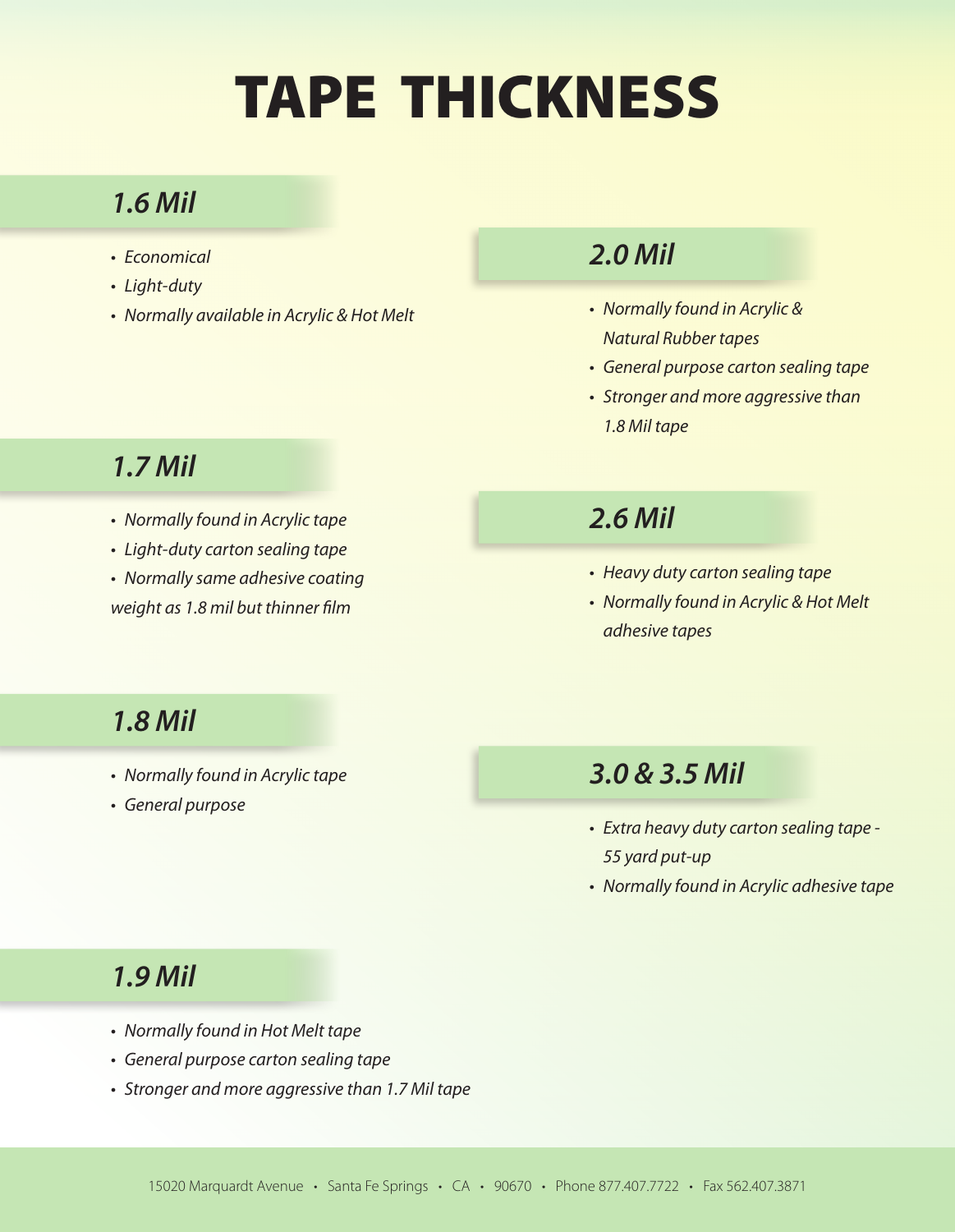# ADHESIVES *STRENGTHS AND WEAKNESSES*

#### *Water-Based Acrylic*

*Strengths Weaknesses Firm unwind Long set-up time Excellent aging resistance Low moisture resistance Wide temperature range Lacks tacky feel Excellent clarity U.V. stable Freezer application*

#### *Hot Melt*

| <b>Strengths</b>                     | Weaknesses                        |
|--------------------------------------|-----------------------------------|
| Strong tack                          | Poor tack below freezing          |
| Fast tack                            | U.V. degrades adhesive            |
| High bonding power                   | Possible high temperature failure |
| <i><b>Excellent for A.T.M.'s</b></i> | Shorter shelf life                |
| Easier release                       |                                   |

#### *Solvent-Based Acrylic*

| <b>Strengths</b>         | <b>Weaknesses</b>                                |
|--------------------------|--------------------------------------------------|
| Best aging resistance    | Unpleasant smell                                 |
| Wide temperature range   | Ouestionable for indirect<br>food contact        |
| Won't turn yellowish     | Highly polluting during<br>manufacturing process |
| Excellent clarity        | Expensive                                        |
| U.V. stable              |                                                  |
| Good moisture resistance |                                                  |
| Freezer application      |                                                  |

#### *Natural Rubber*

| <b>Strengths</b>               | <b>Weaknesses</b>         |
|--------------------------------|---------------------------|
| Premium carton sealing         | May change color          |
| Ouick tack                     | Susceptible to U.V. light |
| Absorbs dust                   | Expensive                 |
| Excellent in cold environments | Lacks tacky feel          |
| Excellent in hot environments  |                           |
| Moisture resistant             |                           |
| <b>Best for:</b>               |                           |
| Recycled cartons               |                           |

*Heavily printed cartons*

*Rough corrugated surfaces*